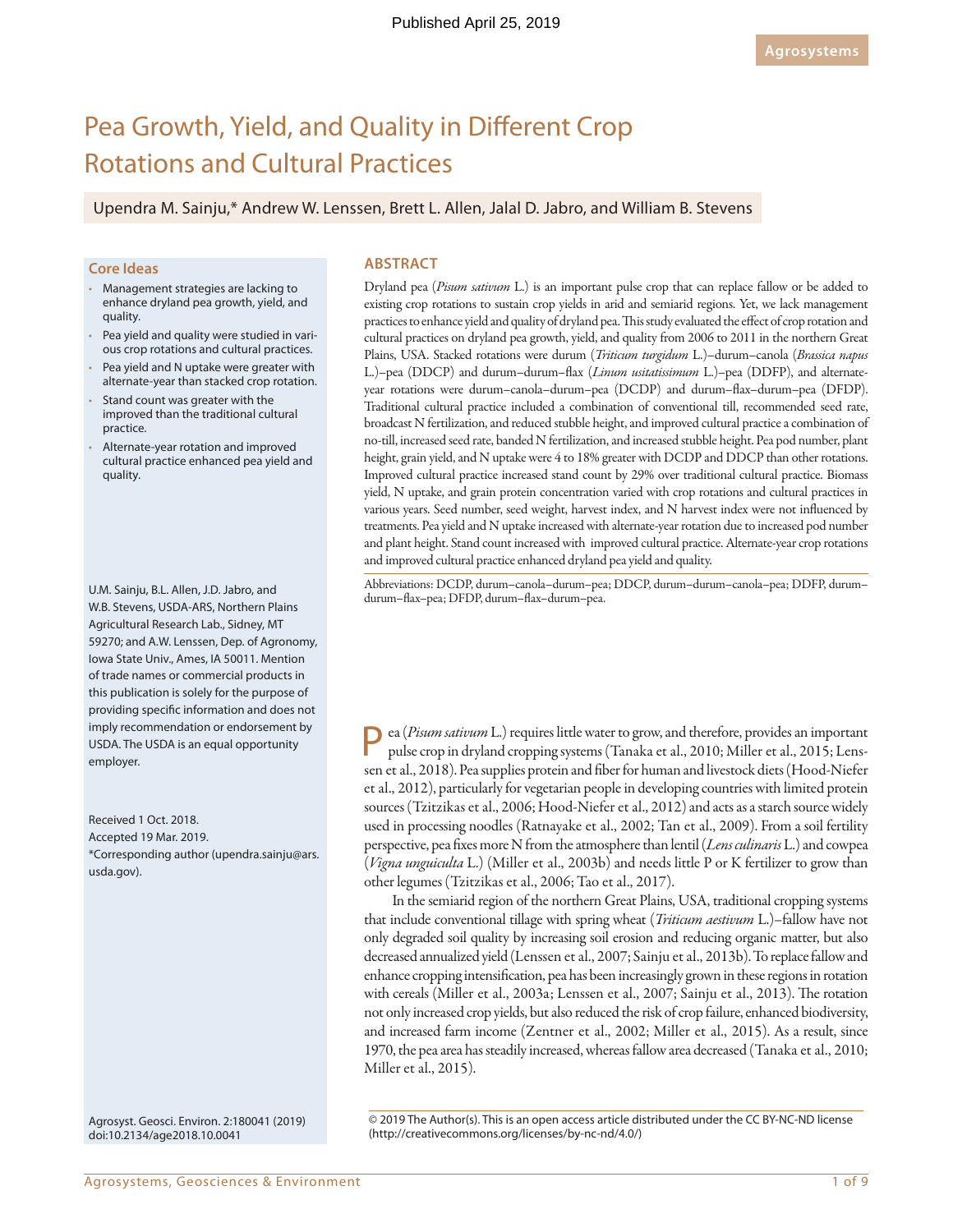In addition to other crop production benefits, pea improves soil and environmental quality (Stevenson and van Kissel, 1996). Pea residue increases N supply due to higher N concentration from N fixation or lower C/N ratio than non-legumes, which increases N mineralization, thereby reducing N fertilization rates, and enhances soil water availability to succeeding crops due to its lower water requirement than nonlegume crops (Stevenson and van Kissel, 1996; Miller et al., 2003b). Pea reduces the weed, pest, and disease pressure; increases P, K, and S availability due to their greater concentrations than other crops; improves soil structure (Stevenson and van Kissel, 1996); and mitigates greenhouse gas emissions (Lupwayi and Kennedy, 2007; Sainju et al., 2014a, 2014b) compared with continuous non-legume crops.

Recommendations of improved crop cultivars in a region are usually based on their growth performance and yields over a wide range of soil and climatic conditions. These processes often fail to account for management practices that may enhance crop production. With limited global land resources, food production must be increased by twice as much to meet the demand of 9 billion people by 2050 (Hatfield and Walthall, 2015). This can be achieved by including management practices during the recommendation of crop cultivars, called the genetics  $\times$  environment  $\times$  management interaction, which accounts for the efficient utilization of soil water and nutrients and reduces weed and pest infections, thereby increasing crop yields (Hatfield and Walthall, 2015). The process will also result in resilient and sustainable production of crops in a changing climate.

Information on the effect of crop rotation, especially stacked vs. alternate-year rotation, on pea yield and quality is lacking. Lafond et al. (2011) reported that crop rotation had no effect on pea stand count, but pea yield was greater with spring wheat–pea and spring wheat–spring wheat–pea rotations than continuous pea. Infestations of weeds, diseases, and pests can be reduced with stacked crop rotations where the same crop is grown successively for a number of years in rotation with other crops, thereby enhancing crop yields compared with alternate-year rotations (Garrison et al., 2014; Nickel, 2014). Weeds compete with each other in a similar environment for a longer time in these rotations and residual herbicides can be used in the first year for effective control of weeds (Garrison et al., 2014).

Crop yields can be enhanced by altering cultural practices, such as using no-tillage, banded N fertilization, and increasing seeding rate and stubble height (Lenssen et al., 2014, 2015, 2018). Pea yield can be greater with no-tillage than conventional tillage due to increased pod number by enhancing soil water storage, especially during dry periods (Lafond et al., 2006; Ruisi et al., 2012). Competition between crops and weeds can be increased with increased seeding rate, nutrient availability to weeds can be limited using banded compared to broadcast fertilization, and soil water storage can be increased and light penetration into the ground decreased using tall stubble, thereby reducing weed germination (Entz et al., 2002; Strydhorst et al., 2008; Nichols et al., 2015). Pea stand count and grain yield increased with increased seeding rate (Towendy-Smith and Wright, 1994; Nleya and Rickertsen, 2011). Similarly, pea stand count, vine length, and grain yield increased with taller wheat stubble by enhancing soil water storage due to trapping of more snow, limiting light penetration, and reducing weed growth (Huggins and Pan, 1991; Cutforth et al., 2002).

|                      | 101    | 102    | 103   | 104   | 105    | 106         | 107   | 108    | 109    | 110    | 111        | 112            | 113   | 114   | 115     | 116   | 117   |
|----------------------|--------|--------|-------|-------|--------|-------------|-------|--------|--------|--------|------------|----------------|-------|-------|---------|-------|-------|
|                      | dddd   | dcDp   | dedP  | Dedp  | dCdp   | ddCp        | ddeP  | Ddep   | dDcp   | dfDp   | dfdP       | Dfdp           | dFdp  | ddFp  | ddfP    | Ddfp  | dDfp  |
|                      | durum  | durum  | pea   | durum | canola | canola      | pea   | durum  | durum  | durum  | pea        | durum          | flax  | flax  | pea     | durum | durum |
|                      |        |        |       |       |        |             |       | Rep. 1 |        |        |            |                |       |       |         |       |       |
|                      | Re201  | 202    | 203   | 204   | 205    | 206         | 207   | 208    | 209    | 210    | 211        | 212            | 213   | 214   | 215     | 216   | 217   |
| Improved Traditional | dddd   | dcDp   | dcdP  | Dedp  | dCdp   | ddCp        | ddeP  | Ddep   | dDep   | dfDp   | dfdP       | Dfdp           | dFdp  | ddFp  | ddfP    | Ddfp  | dDfp  |
|                      | durum  | durum  | pea   | durum | canola | canola      | pea   | durum  | durum  | durum  | pea        | durum          | flax  | flax  | pea     | durum | durum |
|                      |        |        |       |       |        |             |       |        |        |        |            |                |       |       |         |       |       |
|                      | 301    | 302    | 303   | 304   | 305    | 306         | 307   | 308    | 309    | 310    | 311        | 312            | 313   | 314   | 315     | 316   | 317   |
| Improved             | dfdP   | Ddcp   | dDfp  | Dedp  | dfDp   | ddfP        | dcDp  | dCdp   | Ddfp   | ddCp   | dddd       | dFdp           | ddeP  | ddFp  | $d$ Dcp | Dfdp  | dcdP  |
|                      | pea    | durum  | durum | durum | durum  | pea         | durum | canola | durum  | canola | durum      | flax           | pea   | flax  | durum   | durum | pea   |
|                      |        |        |       |       |        |             |       | Rep. 2 |        |        |            |                |       |       |         |       |       |
|                      | 401    | 402    | 403   | 404   | 405    | 406         | 407   | 408    | 409    | 410    | 411        | 412            | 413   | 414   | 415     | 416   | 417   |
| Traditional          | dFdp   | ddCp   | dDfp  | ddFp  | Dedp   | <b>Dfdp</b> | dddd  | ddfP   | dCdp   | dDcp   | Ddfp       | dfDp           | ddeP  | dcDp  | dfdP    | Ddcp  | dedP  |
|                      | flax   | canola | durum | flax  | durum  | durum       | durum | pea    | canola | durum  | durum      | durum          | pea   | durum | pea     | durum | pea   |
|                      |        |        |       |       |        |             |       |        |        |        |            |                |       |       |         |       |       |
|                      | 501    | 502    | 503   | 504   | 505    | 506         | 507   | 508    | 509    | 510    | 511        | 512            | 513   | 514   | 515     | 516   | 517   |
| Traditional          | ddFp   | dDep   | Dedp  | dcDp  | Ddcp   | dedP        | Dfdp  | dCdp   | ddfP   | dDfp   | ddCp       | dddd           | dfDp  | Ddfp  | dfdP    | dFdp  | ddeP  |
|                      | flax   | durum  | durum | durum | durum  | pea         | durum | canola | pea    | durum  | canola     | durum          | durum | durum | pea     | flax  | pea   |
|                      |        |        |       |       |        |             |       | Rep. 3 |        |        |            |                |       |       |         |       |       |
|                      | 601    | 602    | 603   | 604   | 605    | 606         | 607   | 608    | 609    | 610    | 611        | 612            | 613   | 614   | 615     | 616   | 617   |
| Improved             | ddCp   | Dfdp   | ddFp  | dfDp  | Dedp   | dddd        | ddeP  | dfdP   | dDfp   | dFdp   | $d$ Dc $p$ | dCdp           | ddfP  | dcDp  | Ddcp    | Ddfp  | dcdP  |
|                      | canola | durum  | flax  | durum | durum  | durum       | pea   | pea    | durum  | flax   | durum      | $\cosh$ $\sec$ |       | durum | durum   | durum | pea   |

**Fig. 1. Plot plan with cultural practice (traditional and improved) as the main plot and crop rotation as the split plot treatment arranged in randomized block design with three replications. Crop rotations are dCdp, durum–canola–durum–pea; ddCp, durum–durum–canola–pea; dddd, continuous durum; ddFp, durum–durum–flax–pea; and Dfdp, durum–flax–durum–pea. See Table 1 for description of cultural practices.**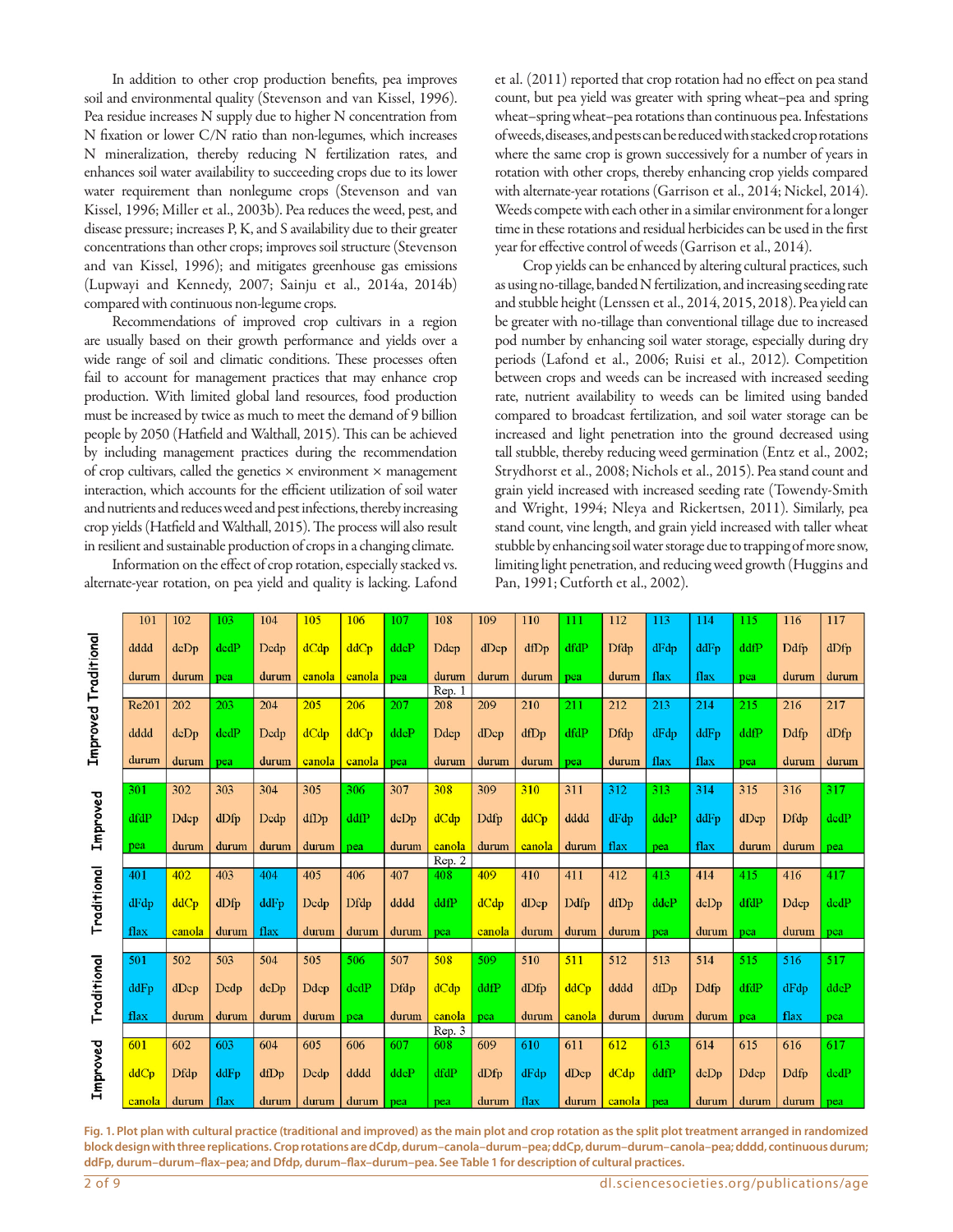Improved management techniques are needed to enhance dryland pea growth and yield (Lafond et al., 2011; Nleya and Rickertsen, 2011). We examined the effect of crop rotations [durum–durum–canola– pea (DDCP), durum–durum–flax–pea (DDFP), durum–canola– durum–pea (DCDP), and durum–flax–durum–pea (DFDP)] and cultural practices (traditional and improved) on dryland pea growth, yield, and quality from 2006 to 2011 in the semiarid region of the northern Great Plains, USA. The objectives of this study were to: (i) evaluate how crop rotations and cultural practices affect pea growth, seed characteristics, grain and biomass yields, protein concentration, and N uptake in dryland cropping systems; and (ii) determine improved management strategies that enhance pea production and quality. We hypothesized that stacked crop rotation with the improved cultural practice would enhance pea growth, yield, and quality compared with alternate-year rotation with the traditional practice.

## **MATERIALS AND METHODS**

## **Site and Treatment Description**

The experiment was performed from 2005 to 2011 in a dryland farm site, 11 km north of Culbertson, MT, USA. The soil at the site was a Williams loam (fine-loamy, mixed, superactive, frigid Typic Argiustoll) with 660 g  $kg^{-1}$  sand, 180 g  $kg^{-1}$  silt, 160 g  $kg^{-1}$  clay, 10.1 g  $kg^{-1}$  soil organic C, 7.2 pH, and 1.27 Mg m<sup>-3</sup> bulk density at the 0- to 15-cm depth in April 2005. The site had mean monthly air temperature (115-yr avg.) from  $-8^{\circ}$ C in January to 23 $^{\circ}$ C in July and August, and a mean annual precipitation of 341 mm, 80% of which occurs during the growing season (April–September). The cropping history for the previous 12 yr was continuous durum under conventional tillage.

Treatments were 4-yr crop rotations of two stacked and two alternate-year rotations and two cultural practices (traditional and improved). Stacked rotations included DDCP and DDFP and alternate-year rotations included DCDP and DFDP. In all crop rotations, each phase of the rotation was present in every year and the sequence of the crop followed the order as shown in the rotation (Fig. 1). Crop rotation also included a continuous durum as another treatment for comparison, but the treatment was excluded in this study due to lack of pea in the rotation. Crops in all rotations were grown under two cultural practices (traditional and improved practices), which consisted of different combinations of tillage practices, seeding rates, N fertilization rates and methods, and durum stubble heights at crop harvest (Table 1). For instance, the traditional practice for pea included conventional tillage, seeding rate of 101 kg ha<sup>-1</sup>, broadcast N fertilization, and durum stubble height of 19 cm (imposed using

plot combine), whereas the improved practice contained no-tillage, seeding rate of 140 kg ha<sup>-1</sup>, banded N fertilization, and durum stubble height of 33 cm. In the traditional practice, plots were tilled in the spring before crop planting using a field cultivator to a depth of 7 to 8 cm for seedbed preparation and weed control. In the improved practice, plots were left undisturbed, except during planting and fertilization with a no-till drill in rows. The experimental design included cultural practice as the main-plot and crop rotation as the split-plot treatment arranged in a randomized complete block design with three replications (Fig. 1). The size of the main plot was  $12 \times$ 204 m and split plot  $12 \times 12$  m.

#### **Crop Management**

Using a no-till drill equipped with low-disturbance Barton double-shoot disk openers on 20-cm centers, pea and canola were planted in early to mid-April, durum in late April, and flax in late April to early May in each year from 2005 to 2011. At planting, pea received 6 kg N ha<sup>-1</sup> and 29 kg P ha<sup>-1</sup> from monoammonium phosphate (11% N, 23% P) and 27 kg K ha<sup>-1</sup> from muriate of potash (52% K). The rates of N, P, and K applied to durum, canola, and flax from these fertilizer sources and urea (46% N) are shown in Table 1. To avoid excessive application of N fertilizers, recommended N rates for each crop were adjusted for residual soil N, which was determined as soil  $NO_3$ – $N$  content to a depth of 60 cm measured in the autumn of the previous year. Nitrogen fertilizers were broadcast and incorporated to a depth of 8 cm into the soil due to tillage in the traditional cultural practice and were banded to a depth of 5 cm below and 5 cm to the side of the seed in the improved practice. Crops were grown in the rainfed condition.

A preplant application of glyphosate (*N*-[phosphonomethyl] glycine) at 3.36 kg ha<sup>-1</sup> a.i. was applied to all plots to control early emerging weeds. For pea, weeds were controlled by using fall-applied ethalfluralin (*N*-ethyl-*N*-[2-methyl-2-prepenyl]-2, 6-dinitro-4-trifluoromethyl[benzenamine]) at 0.12 kg ha-<sup>1</sup> a.i. and post-emergence applications of formulated, tank-mixed bentazon (3-isopropyl-1*H*-2,1,3-benzothiadiazin-4(3*H*)-one 2,2-dioxide) and sethoxydim (2-[1-(ethoxyimino)butyl]-5-[2-(ethylthio)propyl]- 3-hydroxy-2-cyclohexen-1-one) at 1.68 kg a.i. ha<sup>-1</sup> prior to crop flowering. At postharvest, residual weeds were controlled with tankmixed glyphosate (3.36 kg a.i. ha<sup>-1</sup>) and dicamba (3, 6-dichloro-2methoxybenzoic acid) at 0.28 kg a.i. ha<sup>-1</sup>. For durum, canola, and flax, in-crop weeds were controlled by applying herbicides as described by Lenssen et al. (2014, 2015).

Stand count of pea was determined at the one- to two-leaf stage by counting plants in four 1-m rows in each plot. Plant height

|  |  | Table 1. Description of cultural practices (traditional and improved) used for crops in the rotation. |
|--|--|-------------------------------------------------------------------------------------------------------|
|  |  |                                                                                                       |

|        | Cultural    |                   |                       | N fertilization         | Method of N      | P fertilization        | K fertilization         | Stubble |
|--------|-------------|-------------------|-----------------------|-------------------------|------------------|------------------------|-------------------------|---------|
| Crop   | practice    | Tillage           | Seed rate             | rate                    | fertilization    | rate                   | rate                    | height  |
|        |             |                   | $kq$ ha <sup>-1</sup> | $kq$ N ha <sup>-1</sup> |                  | $kqP$ ha <sup>-1</sup> | $kg$ K ha <sup>-1</sup> | cm      |
| Durum  | Traditional | Conventional till | 1,008,000+            | 127                     | <b>Broadcast</b> | 29                     | 27                      | 19      |
|        | Improved    | No-till           | .344,000+             | 127                     | Banded           | 29                     | 27                      | 33      |
| Pea    | Traditional | Conventional till | 101                   | 6                       | <b>Broadcast</b> | 29                     | 27                      |         |
|        | Improved    | No-till           | 140                   | 6                       | Banded           | 29                     | 27                      |         |
| Canola | Traditional | Conventional till | 6                     | 94                      | <b>Broadcast</b> | 29                     | 27                      | 19      |
|        | Improved    | No-till           | 9                     | 94                      | Banded           | 29                     | 27                      | 19      |
| Flax   | Traditional | Conventional till | 34                    | 58                      | <b>Broadcast</b> | 29                     | 27                      | 13      |
|        | Improved    | No-till           | 50                    | 58                      | Banded           | 29                     | 27                      | 13      |

† Number of seeds ha-<sup>1</sup> .

Agrosystems, Geosciences & Environment 3 of 9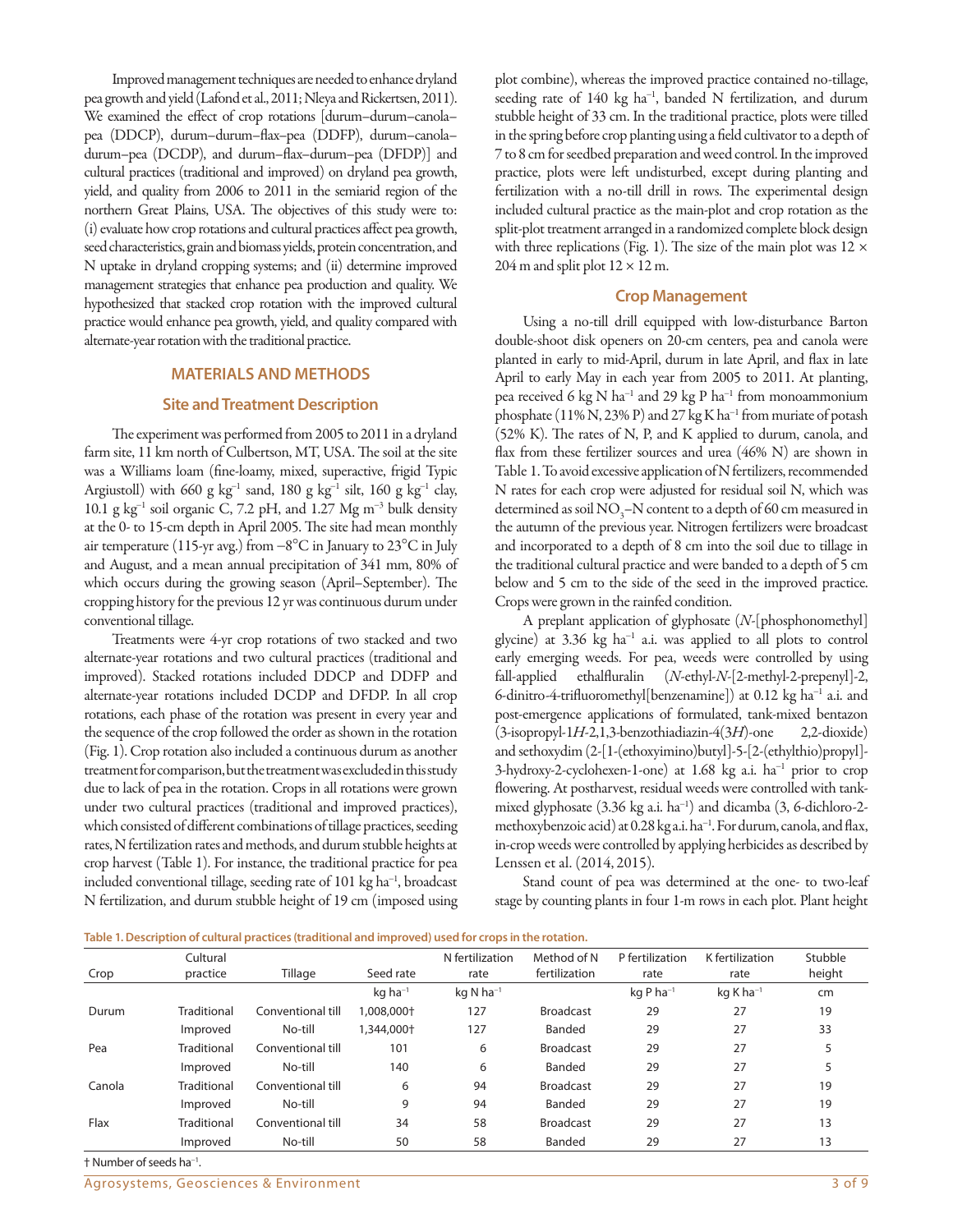was determined on 10 plants per plot shortly before harvest. At pea maturity in late July and early August of each year, yield component samples were measured from a 1-m segment within the plot. All pods were picked by hand, placed in a paper bag, and shelled by hand. Seeds were dried in the oven at 55°C, weighed, and counted. Two days before harvest, total aboveground biomass (leaves + stems + grains) was determined by hand clipping two 0.5-m<sup>2</sup> quadrats per plot. Pea biomass was separated from weeds, dried in the oven at 55°C for 3 d, and weighed. Grain yield was determined by harvesting grains with a self-propelled combine from an area of 50 m<sup>2</sup>. Grains were air-dried, cleaned, and weighed. A sample of the grain was oven-dried at 55°C for 3 d to determine dry matter yield, from which grain yield was calculated on an oven-dried basis. Harvest index was calculated by dividing grain yield by total aboveground biomass. After measuring grain yield, the rest of the grain from each plot was harvested with a self-propelled combine and crop residue was returned to the soil. Other crops were also harvested from August (durum and canola) to September (flax) as above using the combine.

A portion of pea biomass and grain samples was ground to 1 mm for determination of N concentration  $(gN kg<sup>-1</sup>)$  using the high combustion C and N analyzer (LECO, St. Joseph, MI). Nitrogen uptake (kg N ha-<sup>1</sup> ) in each component was determined by multiplying biomass or grain yield by N concentration. Protein concentration in pea grain was determined by multiplying N concentration by 6.25. Nitrogen harvest index was calculated by dividing grain N uptake by total biomass (grain + biomass) N uptake.

# **Data Analysis**

Data for pea growth, seed characteristics, yield, and N uptake were analyzed using the MIXED procedure of SAS (Littell et al., 2006). Cultural practice was considered as the main-plot treatment and crop rotation as the split-plot treatment for data analysis. Fixed effects were cultural practice, crop rotation, year, and their interactions. Random effects were replication and replication × cultural practice. The data for harvest index were transformed to square root values for variance normalization before analysis and re-transformed back for presentation of the result. Means were separated using the least square means test (Littell et al., 2006) when treatments and interactions were significant. Differences among treatments and interactions were considered significant at  $P \le 0.05$ . Data from 2005 were not included in the analysis as it was considered a crop establishment year.

# **RESULTS AND DISCUSSION**

# **Climate**

Monthly average air temperature at the experimental site from July to August was greater in 2006 and 2007 than the 115-yr average (Table 2). In contrast, average air temperature from May to August was lower from 2008 to 2011 than the 115-yr average. Monthly total precipitation varied more than air temperature. Notable precipitation occurred in May 2007, 2010, and 2011 and July and August 2009 and 2010 that were greater than the 115-yr average. In contrast, below-average precipitation occurred from June to August 2007 and 2008. Growing season precipitation (April–September) accounted for 81% of the total annual precipitation and was lower in 2007 and 2008 than other years and the 115-yr average.

# **Pea Stand Count and Height**

Pea stand count varied with cultural practices and years, with significant interaction for cultural practice × year (Table 3). Averaged across crop rotations, stand count was greater in the traditional than the improved cultural practice in 2006, but the trend reversed from 2008 to 2011 (Table 4). Averaged across crop rotations and years, stand count was 29% greater with the improved than the traditional practice (Table 5). Averaged across treatments, stand count was greater in 2009 than other years, except 2011. Crop rotation had no effect on stand count.

The greater pea stand count with the traditional cultural practice in 2006 was probably a result of near or above-average air temperature and precipitation in April and May (Table 2) when seeds germinate. It is likely that increased precipitation and air temperature in April 2006 enhanced seed germination and therefore stand count in the traditional practice (DeFelice et al., 2006; West et al., 1996). In the improved practice, increased crop residue accumulated at the soil surface due to improved cultural practice, likely the no-tillage practice, and reduced light penetration due to taller durum stubble may have reduced soil temperature during the period with aboveaverage precipitation, which probably reduced stand count with

|  |  | Table 2. Monthly average air temperature and total precipitation from 2006 to 2011 at the experimental site. |
|--|--|--------------------------------------------------------------------------------------------------------------|
|  |  |                                                                                                              |
|  |  |                                                                                                              |

| Month            | 2006 | 2007 | 2008              | 2009 | 2010 | 2011 | 115-yr avg. |
|------------------|------|------|-------------------|------|------|------|-------------|
|                  |      |      | Air temp, °C      |      |      |      |             |
| April            | 8.9  | 5.6  | 4.9               | 4.8  | 7.2  | 3.6  | 7.5         |
| May              | 13.7 | 13.0 | 11.6              | 11.1 | 9.8  | 10.1 | 13.4        |
| June             | 18.2 | 18.6 | 15.4              | 15.8 | 16.6 | 15.8 | 18.2        |
| July             | 24.1 | 24.7 | 21.0              | 17.7 | 19.1 | 20.8 | 21.8        |
| August           | 21.3 | 20.3 | 20.6              | 17.7 | 18.7 | 19.8 | 21.2        |
| September        | 12.0 | 11.8 | 12.7              | 16.7 | 12.0 | 14.5 | 14.7        |
|                  |      |      | Total precip., mm |      |      |      |             |
| April            | 80   | 21   | 12                | 53   | 33   | 35   | 22          |
| May              | 44   | 128  | 43                | 24   | 118  | 172  | 51          |
| June             | 55   | 49   | 58                | 27   | 69   | 71   | 71          |
| July             | 30   | 21   | 29                | 100  | 125  | 42   | 68          |
| August           | 36   | 8    | 21                | 96   | 83   | 25   | 34          |
| September        | 67   | 19   | 62                | 23   | 23   | 17   | 29          |
| April-September  | 311  | 245  | 225               | 323  | 451  | 362  | 275         |
| January-December | 339  | 283  | 336               | 406  | 522  | 397  | 341         |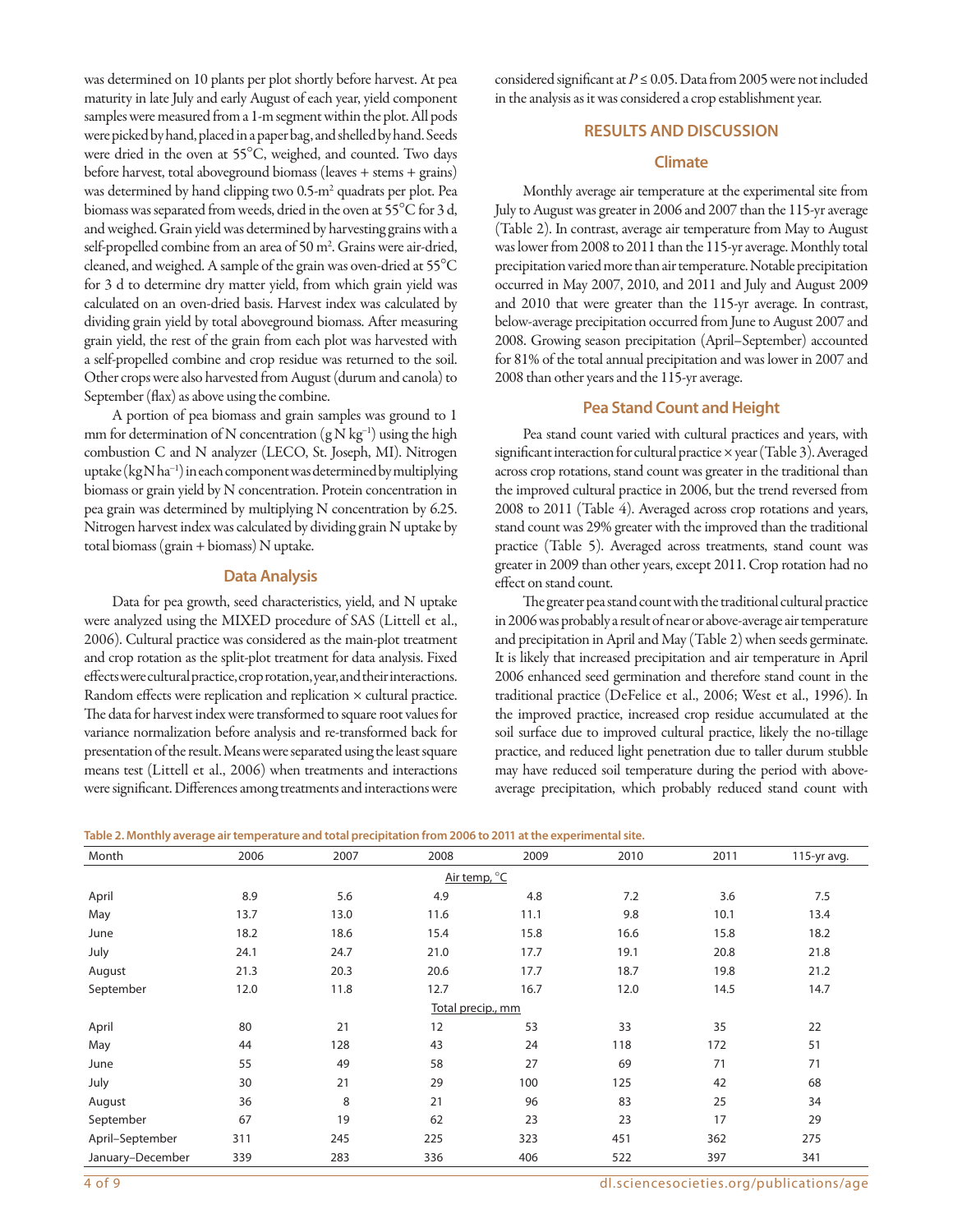|                       |                 |              |           |                 |                         |           |                                                 |                       |           |                            |                    | Grain                |
|-----------------------|-----------------|--------------|-----------|-----------------|-------------------------|-----------|-------------------------------------------------|-----------------------|-----------|----------------------------|--------------------|----------------------|
|                       | Stand           |              | Plant     |                 |                         | Grain     | <b>Biomass</b>                                  | Harvest               | Grain N   | <b>Biomass</b>             | N harvest          | protein              |
| Source                | count           | Pod no.      | height    | Seed no.        | Seed wt.                | yield     | yield                                           | index                 | uptake    | N uptake                   | index              | conc.                |
|                       | plants $m^{-2}$ | $pod m^{-2}$ | cm        | seed $pod^{-1}$ | $mg$ seed <sup>-1</sup> |           | $-\leftarrow$ kg ha <sup>-1</sup> $-\leftarrow$ | $kg$ kg <sup>-1</sup> |           | ——kg N ha <sup>-1</sup> —— | $kq$ N $kq^{-1}$ N | $q$ kg <sup>-1</sup> |
| $\mathsf{R}$          | NS <sup>+</sup> | $\ast$       | $\ast$    | <b>NS</b>       | <b>NS</b>               | ***       | <b>NS</b>                                       | <b>NS</b>             | ***       | <b>NS</b>                  | <b>NS</b>          | <b>NS</b>            |
| C                     | **              | <b>NS</b>    | <b>NS</b> | <b>NS</b>       | <b>NS</b>               | <b>NS</b> | <b>NS</b>                                       | <b>NS</b>             | <b>NS</b> | <b>NS</b>                  | <b>NS</b>          | <b>NS</b>            |
| $R \times C$          | <b>NS</b>       | <b>NS</b>    | <b>NS</b> | <b>NS</b>       | <b>NS</b>               | <b>NS</b> | <b>NS</b>                                       | <b>NS</b>             | <b>NS</b> | <b>NS</b>                  | <b>NS</b>          | <b>NS</b>            |
| Υ                     | ***             | ***          | ***       | ***             | ***                     | ***       | ***                                             | ***                   | ***       | ***                        | ***                | ***                  |
| $R \times Y$          | <b>NS</b>       | <b>NS</b>    | <b>NS</b> | <b>NS</b>       | <b>NS</b>               | <b>NS</b> | $\ast$                                          | <b>NS</b>             | ₩         | **                         | <b>NS</b>          | $**$                 |
| $C \times Y$          | ***             | $\ast$       | <b>NS</b> | <b>NS</b>       | <b>NS</b>               | <b>NS</b> | <b>NS</b>                                       | <b>NS</b>             | <b>NS</b> | ₩                          | <b>NS</b>          | $***$                |
| $R \times C \times Y$ | <b>NS</b>       | <b>NS</b>    | <b>NS</b> | <b>NS</b>       | <b>NS</b>               | <b>NS</b> | <b>NS</b>                                       | <b>NS</b>             | <b>NS</b> | <b>NS</b>                  | <b>NS</b>          | <b>NS</b>            |

\*Significant at *P* ≤ 0.05.

\*\*Significant at *P* ≤ 0.01.

\*\*\*Significant at *P* ≤ 0.001.

† NS, not significant.

#### **Table 4. Interaction between cultural practice and year on pea stand count, pod number, biomass N uptake, and grain protein concentration.**

|                                | Year                         |                  |                                           |                 |                  |                 |  |  |  |  |  |  |
|--------------------------------|------------------------------|------------------|-------------------------------------------|-----------------|------------------|-----------------|--|--|--|--|--|--|
| Cultural practice <sup>+</sup> | 2006                         | 2007             | 2008                                      | 2009            | 2010             | 2011            |  |  |  |  |  |  |
|                                | Stand count, plants $m^{-2}$ |                  |                                           |                 |                  |                 |  |  |  |  |  |  |
| Traditional                    | 78a‡                         | 52               | 64 <sub>b</sub>                           | 64 <sub>b</sub> | 63b              | 57 <sub>b</sub> |  |  |  |  |  |  |
| Improved                       | 66 <sub>b</sub>              | 65               | 79a                                       | 94a             | 85a              | 97a             |  |  |  |  |  |  |
| Pod no., pod $m^{-2}$          |                              |                  |                                           |                 |                  |                 |  |  |  |  |  |  |
| Traditional                    | 220                          | 326              | 331a                                      | 249             | 271 <sub>b</sub> | 278             |  |  |  |  |  |  |
| Improved                       | 201                          | 356              | 289b                                      | 260             | 345a             | 298             |  |  |  |  |  |  |
|                                |                              |                  | Biomass N uptake, kg N ha <sup>-1</sup>   |                 |                  |                 |  |  |  |  |  |  |
| Traditional                    | 84a                          | 59 <sub>b</sub>  | 92                                        | 68              | 77               | 50              |  |  |  |  |  |  |
| Improved                       | 70 <sub>b</sub>              | 77a              | 79                                        | 71              | 85               | 61              |  |  |  |  |  |  |
|                                |                              |                  | Grain protein conc., $q$ kg <sup>-1</sup> |                 |                  |                 |  |  |  |  |  |  |
| Traditional                    | 274a                         | 246a             | 279                                       | 282b            | 285              | 251             |  |  |  |  |  |  |
| Improved                       | 264b                         | 240 <sub>b</sub> | 277                                       | 290a            | 284              | 252             |  |  |  |  |  |  |

† See Table 1 for the description of the cultural practice.

‡ Numbers followed by different letters within a column in a set are significantly different at *P* = 0.05 by the least square means test.

### **Table 5. Pea growth, yield, and N uptake as affected by crop rotation, cultural practice, and year.**

|                            |                 |                   |                  |                   |                         |                          |                          |                       |                          |                             |                   | Grain       |
|----------------------------|-----------------|-------------------|------------------|-------------------|-------------------------|--------------------------|--------------------------|-----------------------|--------------------------|-----------------------------|-------------------|-------------|
|                            | Stand           |                   | Plant            |                   |                         | Grain                    | <b>Biomass</b>           | Harvest               | Grain N                  | <b>Biomass</b>              | N harvest         | protein     |
| Treatment                  | count           | Pod no.           | height           | Seed no.          | Seed wt.                | yield                    | yield                    | index                 | uptake                   | N uptake                    | index             | conc.       |
|                            | plants $m^{-2}$ | $pod m^{-2}$      | cm               | seed $pod^{-1}$   | $mg$ seed <sup>-1</sup> | $\overline{\phantom{a}}$ | $-kg$ ha <sup>-1</sup> — | $kg$ kg <sup>-1</sup> | $\overline{\phantom{0}}$ | $-$ kg N ha <sup>-1</sup> — | $kg N kg^{-1} N$  | $g kg^{-1}$ |
| Crop rotation <sup>+</sup> |                 |                   |                  |                   |                         |                          |                          |                       |                          |                             |                   |             |
| <b>DCDP</b>                | 73              | 304a <sup>‡</sup> | 48a              | 4.0               | 210                     | 2002a                    | 3536                     | 0.38                  | 86a                      | 75                          | 0.54              | 268         |
| <b>DDCP</b>                | 72              | 267b              | 45 <sub>b</sub>  | 3.7               | 208                     | 1707b                    | 3348                     | 0.36                  | 73b                      | 69                          | 0.51              | 268         |
| <b>DFDP</b>                | 73              | 297ab             | 49a              | 3.8               | 205                     | 1982a                    | 3511                     | 0.34                  | 85a                      | 71                          | 0.54              | 270         |
| <b>DDFP</b>                | 71              | 273 <sub>b</sub>  | 47ab             | 3.8               | 208                     | 1729b                    | 3488                     | 0.38                  | 74b                      | 75                          | 0.51              | 268         |
| Cultural practice§         |                 |                   |                  |                   |                         |                          |                          |                       |                          |                             |                   |             |
| Traditional                | 63 <sub>b</sub> | 279               | 48               | 3.9               | 210                     | 1956                     | 3474                     | 0.37                  | 76                       | 74                          | 0.51              | 270         |
| Improved                   | 81a             | 292               | 47               | 3.8               | 205                     | 1955                     | 3468                     | 0.35                  | 83                       | 72                          | 0.53              | 268         |
| Year                       |                 |                   |                  |                   |                         |                          |                          |                       |                          |                             |                   |             |
| 2006                       | 72 <sub>b</sub> | 211d              | 44d              | 4.0 <sub>b</sub>  | 179c                    | 1363d                    | 3057b                    | 0.29c                 | 58e                      | 77ab                        | 0.43 <sub>b</sub> | 269c        |
| 2007                       | 58c             | 341a              | 58a              | 4.4a              | 203b                    | 2324a                    | 4256a                    | 0.39 <sub>b</sub>     | 90ab                     | 68b                         | 0.58a             | 243e        |
| 2008                       | 72b             | 310a              | 46cd             | 3.3 <sub>d</sub>  | 199b                    | 1630c                    | 3453b                    | 0.32c                 | 72d                      | 86a                         | 0.46 <sub>b</sub> | 278b        |
| 2009                       | 81a             | 255c              | 33 <sub>c</sub>  | 3.6c              | 253a                    | 1816b                    | 3183b                    | 0.37 <sub>b</sub>     | 83 <sub>bc</sub>         | 69b                         | 0.55a             | 286a        |
| 2010                       | 74b             | 308ab             | 52 <sub>b</sub>  | 3.8 <sub>bc</sub> | 204b                    | 2146a                    | 3126b                    | 0.44a                 | 97a                      | 81a                         | 0.55a             | 284a        |
| 2011                       | 77ab            | 288b              | 49 <sub>bc</sub> | 4.0 <sub>b</sub>  | 209b                    | 1851b                    | 3299b                    | 0.38 <sub>b</sub>     | 75c                      | 56c                         | 0.58a             | 252d        |

† Crop rotations are DCDP, durum–canola–durum–pea; DDCP, durum–durum–canola–pea; DDFP, durum–durum–flax–pea, and DFDP, durum–flax–durum–pea. ‡ Numbers followed by different letters within a column in a set are significantly different at *P* = 0.05 by the least square means test.

§ See Table 1 for the description of the cultural practice.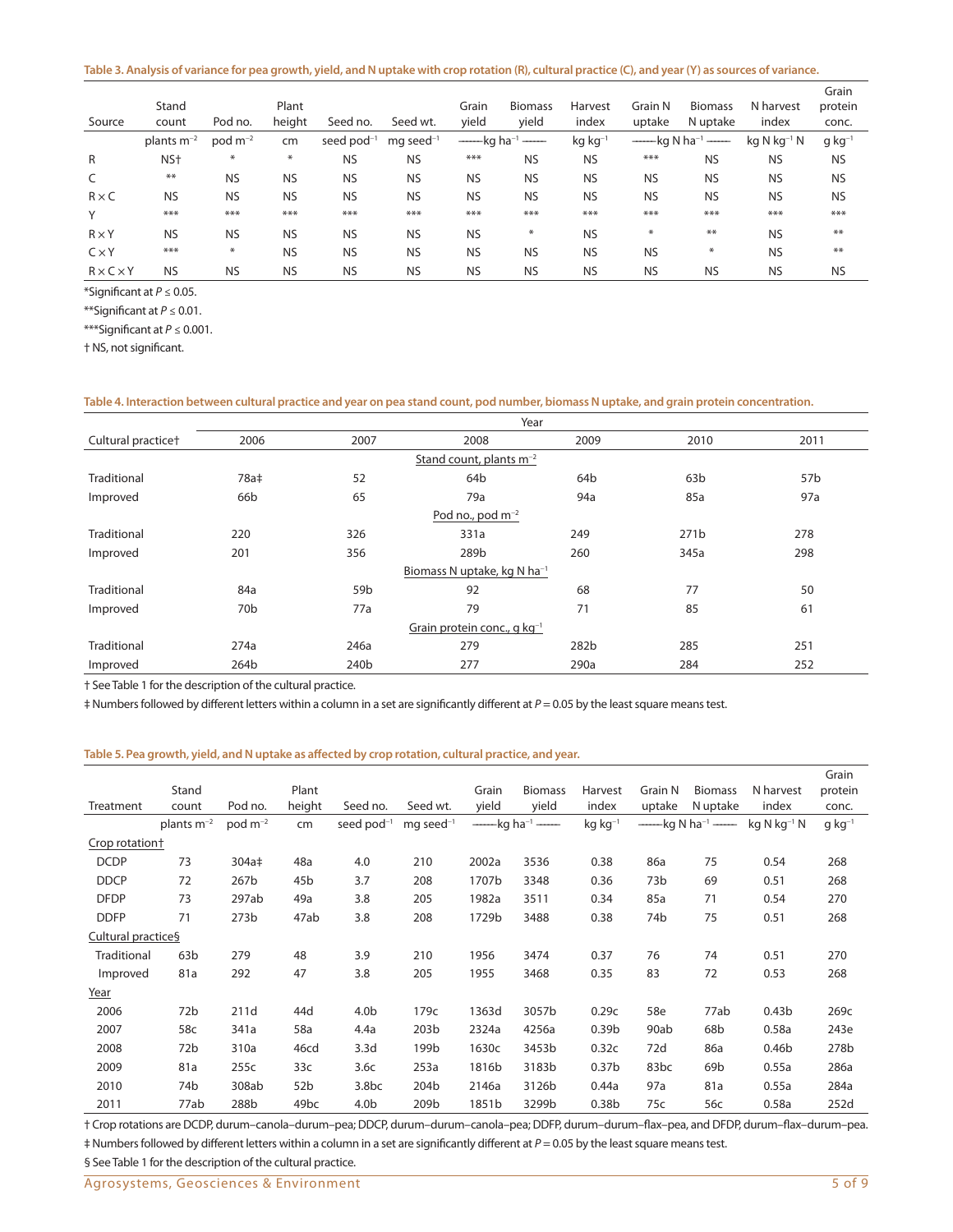the improved practice in 2006. Several researchers (DeFelice et al., 2006; West et al., 1996) have found that crop stand count was lower for no-tillage than conventional tillage due to lower soil temperature. In contrast, increased soil water conservation due to improved practice with no-tillage and taller stubble height, followed by higher seed rate may have increased stand count from 2008 to 2011.

Increased pea stand count due to higher seed rate as a result of reduced weed growth was reported by some researchers (Towendy-Smith and Wright, 1994; Nleya and Rickertsen, 2011). Similarly, increased pea stand due to taller stubble height as a result of increased soil water content has been observed by others (Aase and Siddoway, 1980; Huggins and Pan, 1991; Lenssen et al., 2018). Various researchers (Lafond et al., 2011; Nleya and Rickertsen, 2011) have reported that crop rotation did not affect pea stand count. Greater stand count in 2009 than other years was probably due to favorable air temperature and precipitation in April and May (Table 2).

Pea plant height varied with crop rotations and years, but cultural practice had no effect on plant height (Table 3). Averaged across cultural practices and years, pea was 3 to 4 cm taller with DCDP and DFDP than DDCP (Table 5). Averaged across treatments, pea was 6 to 25 cm taller in 2007 than other years.

Our results are in agreement with those reported by Nleya and Rickertson (2011), who found that seeding rate had no effect on pea height, but in contrast to those shown by Towendy-Smith and Wright (1994), who observed that seeding rate had variable effect on pea height in various years in western Canada. Our results indicate that alternate-year crop rotation increased pea height compared with stacked rotation, particularly with DDCP. Although data are not shown, preplant soil water content measured to a depth of 2 m before pea planting in April was significantly greater with DCDP (10–46 mm) and DFDP (144–149 mm) than DDCP and DDFP (103–134 mm). Similarly, postharvest soil water content after pea harvest in August was significantly greater with DCDP (14–47 mm) and DFDP (100–104 mm) than DDCP and DDFP (57–86 mm). It is likely that increased soil water content enhanced pea growth and therefore increased plant height with DCDP compared with DDCP. Increased precipitation and favorable air temperature in May probably increased pea height in 2007 compared with other years. Shorter pea height closer to the ground poses challenges for harvesting grain using combine (Towendy-Smith and Wright, 1994).

# **Pea Pod Number, Seed Number, and Seed Weight**

Pea pod number varied with crop rotations and years, with a significant interaction for cultural practice × year (Table 3). Averaged across crop rotations, pod number was greater for the traditional than the improved cultural practice in 2008, but the trend reversed in 2010 (Table 4). Averaged across cultural practices and years, pod number was greater with DCDP than DDCP and DDFP (Table 5). Averaged across treatments, pod number was greater in 2007 and 2008 than other years, except 2010.

Traditional cultural practice led to increased pod number under dry condition in 2008 when the growing season precipitation (April–September) was lower than other years and the 115-yr average (Table 2). The opposite was true with the improved practice in 2010 when the growing season precipitation was higher than other years. It appears that soil water availability affected pea pod number. The traditional practice favored greater pod number, probably due to reduced seed number under limited water availability in the dry year, but the reverse was true with the improved practice in the wet year. Our results contradicted those reported by several researchers (Towendy-Smith and Wright, 1994; Nleya and Rickertsen, 2011), who found that that increased seeding rate decreased pea pod number. As with plant height, increased pod number with DCDP and DFDP suggests that alternate-year rotation enhanced pea pod number, a fact probably related to soil water content. Similarly, greater pod number in 2007 than other years was probably related to favorable air temperature and growing season precipitation.

Seed number and weight varied with years, but were not significant for treatments and their interactions (Table 3). Several researchers (Lafond et al., 2011; Ruisi et al., 2012) found that crop rotation or tillage did not affect pea seed weight, but others (Nleya and Rickertsen, 2011) observed greater seed number pod<sup>-1</sup> with increased seeding rate. Averaged across treatments, seed number was greater in 2007 and seed weight greater in 2009 than other years (Table 5). Increased pod number probably increased seed number, but reduced seed weight in 2007.

# **Pea Biomass and Grain Yields and Harvest Index**

Pea biomass yield varied with years, with a significant crop rotation  $\times$  year interaction (Table 3). Averaged across cultural practices, biomass was greater with DCDP than DDCP and DDFP in 2008 (Table 6). In 2011, biomass was greater with DFDP and DDFP than DDCP. Averaged across treatments, biomass was greater in 2007 than other years (Table 5).

Alternate-year crop rotation appeared to increase pea biomass yield compared with stacked rotation, regardless of growing season precipitation, as biomass was greater with DCDP in 2008 when the growing season precipitation was lower and greater with DFDP in 2011 when the growing season precipitation was greater than other years (Table 2). This was probably due to increased plant height (Table 5) and likely associated with reduced infections of weeds, diseases, and pests with alternate-year rotation compared with stacked rotation. It appeared that durum provided a more favorable environment for increasing biomass yield of succeeding pea in alternate-year rotation compared with canola or flax in stacked rotation. Our results are in contrast to those reported by several researchers (Garrison et al., 2014; Nickel, 2014), who found that reduced infestation of pests increased crop yields with stacked compared with alternate-year crop rotation. Although lack of crop rotation can increase disease incidence and severity, thereby compromising pea yield (Cousin, 1997), we observed that disease symptoms on pea were rare in this study and always limited to only single, isolated plants. An exception, however, occurred for increased biomass with DDFP in 2011 when the increased growing season precipitation favored pea growth and biomass. In this year, greater biomass with DDFP than DDCP showed that pea biomass increased following flax compared with following canola, probably due to greater soil water availability. In 2010, we observed that biomass of flax in DDFP (3195 kg ha<sup>-1</sup>) was lower than that of canola in DDCP (4814 kg ha<sup>-1</sup>), which may have resulted in higher available soil water for pea following flax than following canola in 2011. Pea yield was enhanced with increased available soil water and during years with above-average precipitation (Payne et al., 2000, 2001). As noted above, increased biomass in 2007 than other years was due to enhanced plant height (Table 5).

Pea grain yield varied with crop rotations and years (Table 3). Averaged across cultural practices and years, grain yield was greater with DCDP and DFDP than other crop rotations (Table 5).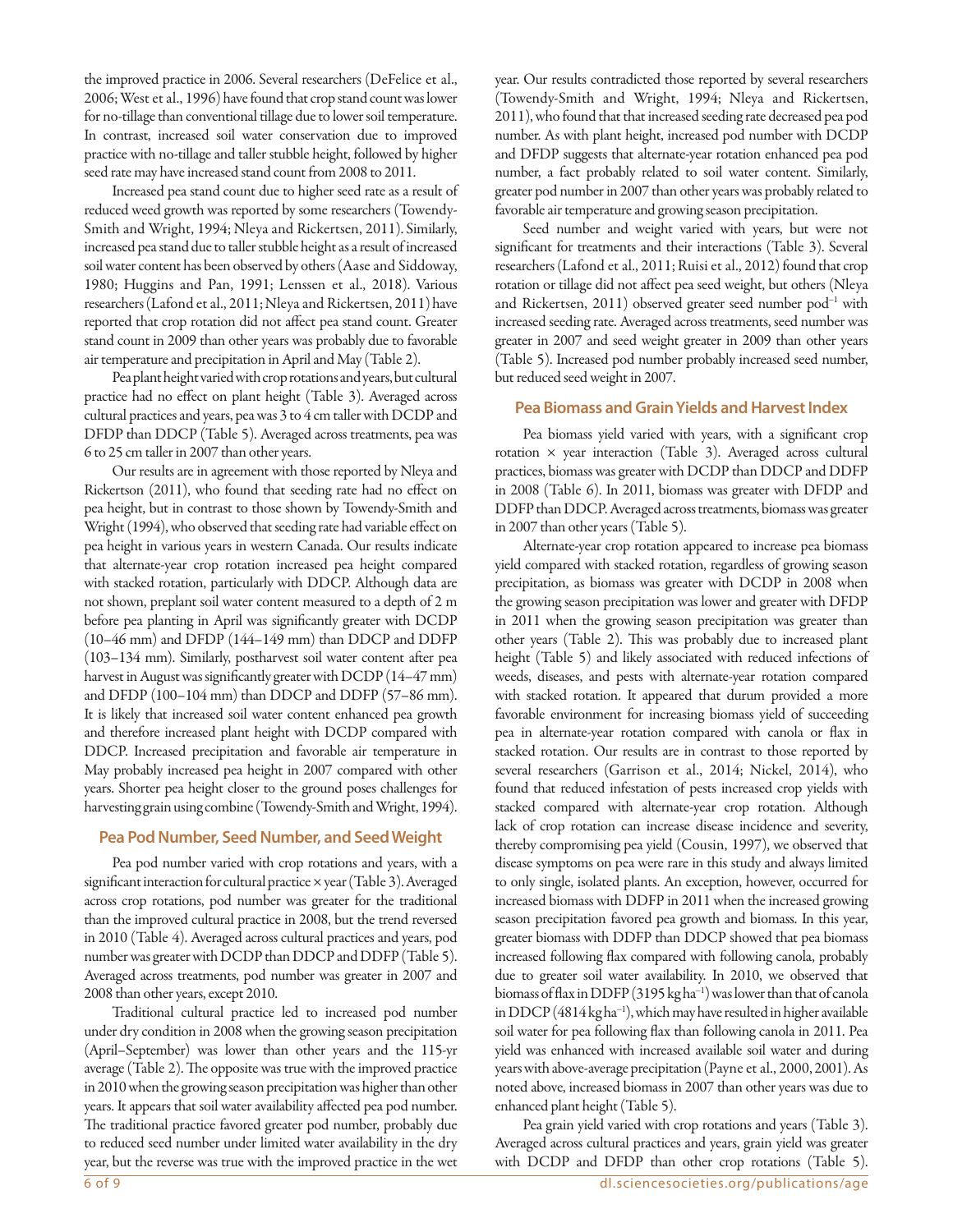**Table 6. Interaction between crop rotation and year on pea biomass yield, grain and biomass N uptake, and grain protein concentration.**

|                                         | Year  |       |                                         |       |       |                 |  |  |  |  |  |
|-----------------------------------------|-------|-------|-----------------------------------------|-------|-------|-----------------|--|--|--|--|--|
| Crop rotation <sup>+</sup>              | 2006  | 2007  | 2008                                    | 2009  | 2010  | 2011            |  |  |  |  |  |
|                                         |       |       | Biomass yield, kg ha <sup>-1</sup>      |       |       |                 |  |  |  |  |  |
| <b>DCDP</b>                             | 3459  | 4232  | 4223a‡                                  | 3109  | 3240  | 2949ab          |  |  |  |  |  |
| <b>DDCP</b>                             | 3611  | 4669  | 2764b                                   | 3176  | 3149  | 2720b           |  |  |  |  |  |
| <b>DFDP</b>                             | 3419  | 4081  | 3848ab                                  | 3108  | 2734  | 3735a           |  |  |  |  |  |
| <b>DDFP</b>                             | 3541  | 3541  | 2976b                                   | 3340  | 3382  | 3790a           |  |  |  |  |  |
| Biomass N uptake, kg N ha <sup>-1</sup> |       |       |                                         |       |       |                 |  |  |  |  |  |
| <b>DCDP</b>                             | 79    | 65    | 110a                                    | 67    | 84    | 47b             |  |  |  |  |  |
| <b>DDCP</b>                             | 77    | 76    | 68b                                     | 70    | 82    | 42 <sub>b</sub> |  |  |  |  |  |
| <b>DFDP</b>                             | 79    | 64    | 103a                                    | 69    | 72    | 65ab            |  |  |  |  |  |
| <b>DDFP</b>                             | 72    | 66    | 62 <sub>b</sub>                         | 72    | 85    | 69a             |  |  |  |  |  |
|                                         |       |       | Grain N uptake, kg N ha <sup>-1</sup>   |       |       |                 |  |  |  |  |  |
| <b>DCDP</b>                             | 65    | 88    | 87a                                     | 84    | 110a  | 80              |  |  |  |  |  |
| <b>DDCP</b>                             | 55    | 85    | 58b                                     | 77    | 89b   | 73              |  |  |  |  |  |
| <b>DFDP</b>                             | 62    | 97    | 92a                                     | 82    | 100ab | 78              |  |  |  |  |  |
| <b>DDFP</b>                             | 51    | 92    | 52b                                     | 86    | 92ab  | 67              |  |  |  |  |  |
|                                         |       |       | Grain protein conc., g kg <sup>-1</sup> |       |       |                 |  |  |  |  |  |
| <b>DCDP</b>                             | 272ab | 235b  | 285a                                    | 282b  | 285   | 253             |  |  |  |  |  |
| <b>DDCP</b>                             | 265b  | 250a  | 269b                                    | 291a  | 285   | 249             |  |  |  |  |  |
| <b>DFDP</b>                             | 273a  | 243ab | 283a                                    | 287ab | 284   | 252             |  |  |  |  |  |
| <b>DDFP</b>                             | 266ab | 247ab | 274b                                    | 284ab | 284   | 252             |  |  |  |  |  |

† Crop rotations are DCDP, durum–canola–durum–pea; DDCP, durum–durum–canola–pea; DDFP, durum–durum–flax–pea, and DFDP, durum–flax–durum–pea. ‡ Numbers followed by different letters within a column in a set are significantly different at *P* = 0.05 by the least square means test.

Averaged across treatments, grain yield was greater in 2007 and 2010 than other years. Increased grain yield with DCDP and DFDP was probably a result of increased pod number and suggests that alternateyear rotation favored grain yield compared with stacked rotation, a case similar to that observed for biomass yield. Similarly, increased grain yield in 2007 and 2010 was probably due to increased pod and seed numbers during those years.

Harvest index for pea varied with years, but was not significant for treatments and interactions (Table 3). Several researchers (Towendy-Smith and Wright, 1994; Nleya and Rickertsen, 2011) have reported that seeding rate had no effect on pea harvest index in the northern Great Plains and western Canada. Averaged across treatments, harvest index was greater in 2010 when the growing season precipitation was greater than other years (Table 5). Greater grain than total biomass yield increased harvest index in that year.

# **Pea Biomass and Grain Nitrogen Uptake, Grain Protein Concentration, and Nitrogen Harvest Index**

Pea biomass N uptake varied with years, with significant interactions for crop rotation  $\times$  year and cultural practice  $\times$  year (Table 3). Averaged across crop rotations, biomass N uptake was greater with the traditional than the improved cultural practice in 2006, but the trend reversed in 2007 (Table 4). Averaged across cultural practices, biomass N uptake was greater with DCDP and DFDP than other crop rotations in 2008, but was greater with DDFP than DCDP and DDCP in 2011 (Table 6). Averaged across treatments, biomass N uptake was greater in 2008 and 2010 than other years, except 2006 (Table 5).

Increased N fixation due to greater stand count (Table 4) during favorable air temperature and above-average growing season precipitation probably increased biomass N uptake with the traditional cultural practice in 2006. The opposite was true with the improved practice in 2007 when the growing season precipitation was lower. Although not significant, greater stand count, due to enhanced soil water conservation with no-tillage and taller durum stubble height and increased seed rate, may have increased pea growth and therefore biomass N uptake with the improved cultural practice in 2007. Increased biomass N uptake with DCDP and DFDP in 2008 and DDFP in 2011, however, was due to greater biomass yield (Table 6). Our results indicate that alternate-year crop rotation increased biomass N uptake compared with stacked rotation during dry year in 2008, but increased with stacked rotation of durum with flax and pea during the year with normal precipitation in 2011.

Protein concentration in pea grain varied with years, with significant interactions for crop rotation  $\times$  year and cultural practice  $\times$  year (Table 3). Averaged across crop rotations, protein concentration was greater with the traditional than the improved cultural practice in 2006 and 2007, but the trend reversed in 2009 (Table 4). Averaged across cultural practices, protein concentration was greater with DFDP than DDCP in 2006, but was greater with DDCP than DCDP in 2007 and 2009 (Table 6). In 2008, protein concentration was greater with DCDP and DFDP than other crop rotations. Averaged across treatments, protein concentration was greater in 2009 and 2010 than other years (Table 5).

Although grain protein concentration varied with crop rotations in various years, alternate-year rotation had greater protein concentration than stacked rotation during the dry year in 2008 with below-average precipitation, a case similar to that observed for pea biomass yield and N uptake. It is likely that pea N fixation improved with alternate-year rotation during dry year, thereby increasing protein concentration. In years with near or above-average precipitation, both stacked and alternate-year rotations had greater protein concentration, probably due to increased soil N availability from mineralization of soil organic matter. In these years, protein concentration increased following canola than following durum.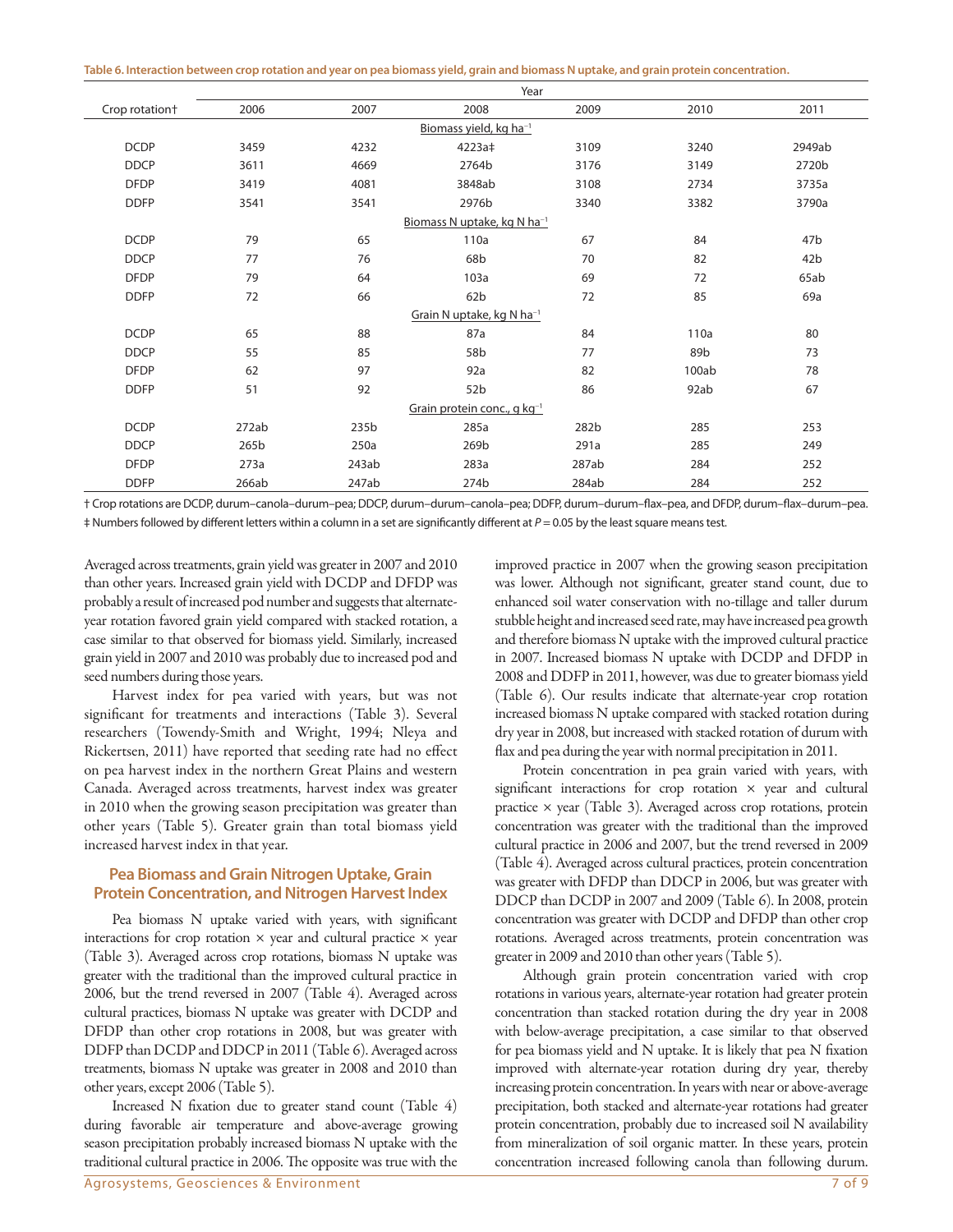It has been known that legumes fix about 70% of N from the atmosphere and take 30% from the soil (Meisinger and Randall, 1991; Ross et al., 2008). Enhanced N fixation also may have increased protein concentration with the traditional cultural practice in 2006 and 2007 when the growing season precipitation was near or below the 115-yr average (Table 2). Above-average precipitation in 2009 and 2010 resulted in increased protein concentration (285 vs. 278 g kg<sup>-1</sup> or less, Table 5), regardless of treatments, probably due to enhanced pea growth, N fixation, and N absorption from the soil.

Pea grain N uptake varied with crop rotations and years, with a significant crop rotation  $\times$  year interaction (Table 3). Averaged across cultural practices, grain N uptake was greater with DCDP and DFDP than other crop rotations in 2008 and greater with DCDP than DDCP in 2010 (Table 6). Averaged across cultural practices and years, grain N uptake was greater with DCDP and DFDP than other rotations. Averaged across treatments, grain N uptake was greater in 2010 than other years, except 2007 (Table 5).

Greater grain N uptake with DCDP and DFDP was due to increased grain yield and protein concentration and indicates that alternate-year rotation also favored grain N uptake compared with stacked rotation. Reduced pest incidences following durum in the alternate-year rotation compared with following canola and flax in the stacked rotation likely increased pod number, plant height, and grain yield, thereby enhancing grain N uptake with alternate-year rotation. Similarly, increased grain yield and protein concentration may have increased grain N uptake in 2010 when the growing season precipitation was higher than other years (Table 2).

Nitrogen harvest index was not significant for treatments and interactions, but varied with years (Table 3). Averaged across treatments, N harvest index was greater in 2007, 2009, 2010, and 2011 than other years (Table 5). Greater grain N uptake than total biomass (grain + biomass) N uptake increased N harvest index in these years.

## **Implication of Management Strategies**

Results of this study suggest that alternate-year crop rotation enhanced pea pod number, plant height, grain yield, and N uptake compared with stacked rotation and the improved cultural practice that included no-tillage system, increased seeding rate and durum stubble height, and banded N fertilization increased stand count compared with the traditional practice. Reduced pest incidence due to alternate-year rotation and increased seeding rate, enhanced soil water conservation due to no-tillage system and increased durum stubble height, and to some extent, efficient N use with banded N fertilization may have favored pea production and quality with these management strategies. No-tillage can save energy by not using the tillage equipment and also can enhance soil and environmental quality compared with conventional tillage by improving soil structure, maintaining organic matter, increasing water infiltration and storage, reducing erosion, and mitigating greenhouse gas emissions (Ruisi et al., 2012; Sainju et al., 2013, 2014a). Although additional use of herbicides to manage weeds in the no-tillage system and increased seeding rate can increase the cost of pea production in the improved cultural practice, economic analysis is required to examine if benefits from increased pea production and enhanced soil and environmental quality using improved management strategies outweigh the cost of cultivation.

# **CONCLUSIONS**

Crop rotation and cultural practice had variable effect on dryland pea growth, yield, and quality in various years in the northern Great Plains, USA. In general, alternate-year rotation enhanced pea height, pod number, grain yield, and N uptake compared with stacked rotation, results that were contrary to our hypothesis. Improved cultural practice increased stand count compared with the traditional practice in dry years, but reduced pod number, biomass N content, and grain protein concentration in wet years. Seed number, seed weight, harvest index, and N harvest index varied with years. Pea growth, yield, and quality, however, responded well in years with above-average precipitation. Dryland pea growth, yield, and N uptake can be increased using alternate-year crop rotation by enhancing pod number and plant height compared with stacked rotations. Additional research using other broadleaf and small grain crops is necessary to confirm that alternate year rotations are generally superior over time for pea production under dryland cropping systems in semiarid environments.

#### **ACKNOWLEDGMENTS**

The authors gratefully acknowledge expert assistance from Bill Iversen, Joy Barsotti, René France, Mark Gaffri, and Michael Johnson in field work and laboratory analysis.

#### **REFERENCES**

- Aase, J.K., and F.H. Siddoway. 1980. Stubble height effects on seasonal microclimate, water balance, and plant development of no-till winter wheat. Agric. For. Meteorol. 21:1–20. [doi:10.1016/0002-1571\(80\)90065-5](https://doi.org/10.1016/0002-1571(80)90065-5)
- Cousin, R. 1997. Pea (*Pisum sativum* L.). Field Crops Res. 53:111–130. [doi:10.1016/S0378-4290\(97\)00026-9](https://doi.org/10.1016/S0378-4290(97)00026-9)
- Cutforth, H.W., B.G. McConkey, D. Ulrich, P.R. Miller, and S.V. Angadi. 2002. Yield and water-use efficiency of pulses seeded directly into standing stubble in the semiarid Canadian Prairie. Can. J. Plant Sci. 82:681–686. [doi:10.4141/P01-111](https://doi.org/10.4141/P01-111)
- DeFelice, M.S., P.R. Carter, and S.B. Mitchell. 2006. Influence of tillage on corn and soybean yields in the United States and Canada. Crop Manag. 5. [doi:10.1094/CM-2006-0626-01-RS](https://doi.org/10.1094/CM-2006-0626-01-RS).
- Entz, M.H., V.S. Baron, P.M. Carr, D.W. Meyer, S.R. Smith, Jr., and W.P. McCaughey. 2002. Potential of forages to diversify cropping systems in the northern Great Plains. Agron. J. 94:240–250. [doi:10.2134/](https://doi.org/10.2134/agronj2002.0240) [agronj2002.0240](https://doi.org/10.2134/agronj2002.0240)
- Garrison, A.J., A.D. Miller, M.J. Ryan, S.H. Roxbourgh, and K. Shea. 2014. Stacked crop rotations exploit weed-weed competition for sustainable weed management. Weed Sci. 62:166–176. [doi:10.1614/WS-D-13-](https://doi.org/10.1614/WS-D-13-00037.1) [00037.1](https://doi.org/10.1614/WS-D-13-00037.1)
- Hatfield, J.L., and C.L. Walthall. 2015. Meeting global food needs: Realizing the potential via. Genetics × Environment × Management interaction. Agron. J. 107:1215–1226. [doi:10.2134/agronj15.0076](https://doi.org/10.2134/agronj15.0076)
- Hood-Niefer, S.D., T.D. Warkentin, R.N. Chibbar, A. Vandenberg, and R.T. Tyler. 2012. Effect of genotype and environment on the concentration of starch and protein in and the physico-chemical properties of starch from field pea and favabean. J. Sci. Food Agric. 92:141–150. [doi:10.1002/](https://doi.org/10.1002/jsfa.4552) [jsfa.4552](https://doi.org/10.1002/jsfa.4552)
- Huggins, D.R., and W.L. Pan. 1991. Wheat stubble management affects growth, survival, and yield of winter grain legumes. Soil Sci. Soc. Am. J. 55:823– 829. [doi:10.2136/sssaj1991.03615995005500030032x](https://doi.org/10.2136/sssaj1991.03615995005500030032x)
- Lafond, G.P., W.E. May, C.B. Holzapfel, R.L. Lemke, and N.Z. Lupwayi. 2011. Intensification of field pea production: Impact on agronomic performance. Agron. J. 103:396–403. [doi:10.2134/agronj2010.0309](https://doi.org/10.2134/agronj2010.0309)
- Lafond, G.P., W.E. May, F.C. Stevenson, and D.A. Derksen. 2006. Effect of tillage system and rotation on crop production for a thin Black Chernozem in the Canadian Prairies. Soil Tillage Res. 89:232–245. [doi:10.1016/j.](https://doi.org/10.1016/j.still.2005.07.014) [still.2005.07.014](https://doi.org/10.1016/j.still.2005.07.014)
- Lenssen, A.W., G.D. Johnson, and G.R. Carlson. 2007. Cropping sequence and tillage system influence annual crop production and water use in semiarid Montana, USA. Field Crops Res. 100:32–43. [doi:10.1016/j.](https://doi.org/10.1016/j.fcr.2006.05.004) [fcr.2006.05.004](https://doi.org/10.1016/j.fcr.2006.05.004)